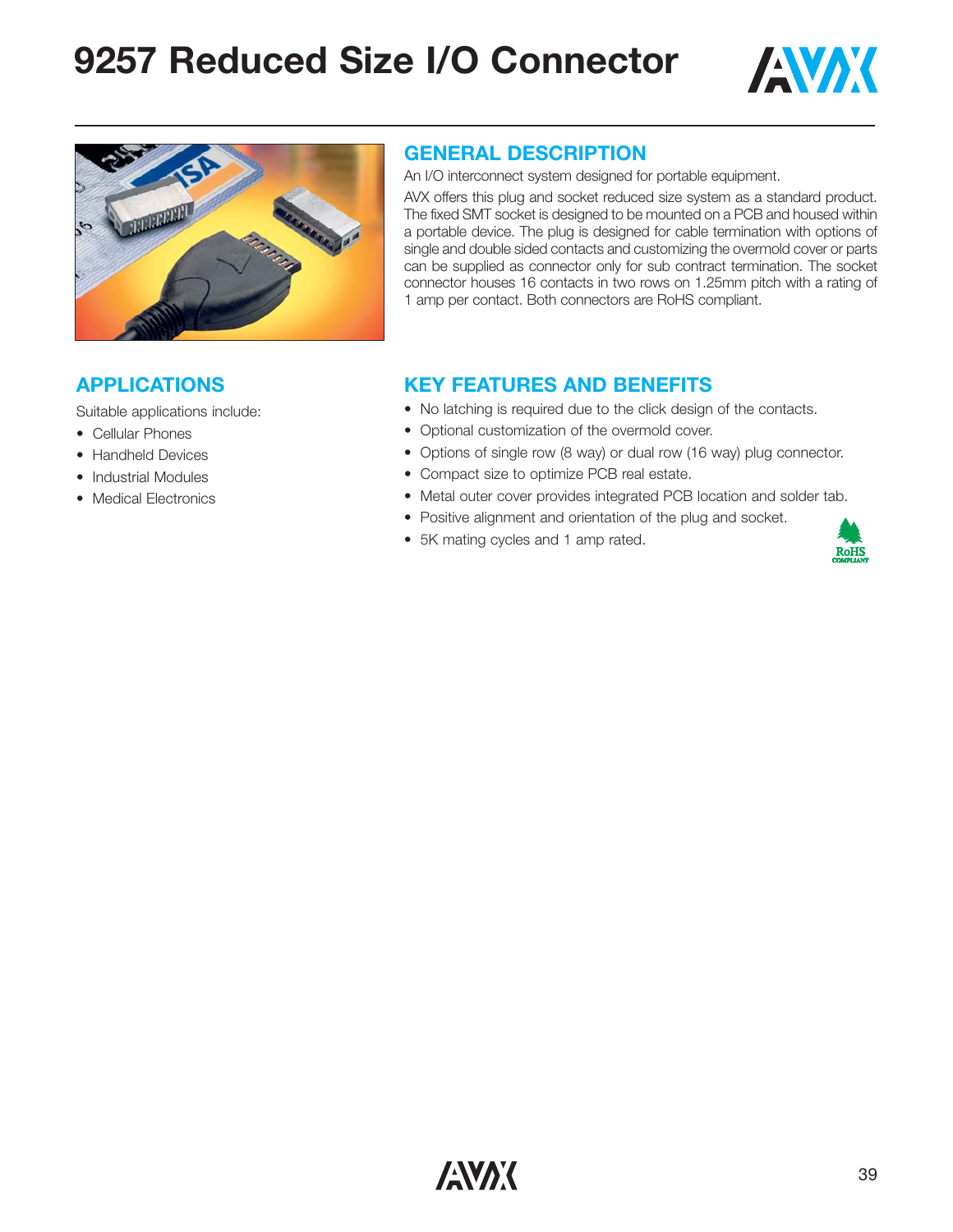

#### **Single Sided 8 Way I/O Plug Connector**

#### **Dual Sided 16 Way I/O Plug Connector**





SECTION A-A

### **Suggested Overmolding for Plug Connector**



1. All dimensions are for reference only unless toleranced.

2. For full product specification refer to AVX spec 201-01-089.

3. Parts packed in tube with 50 parts per tube.

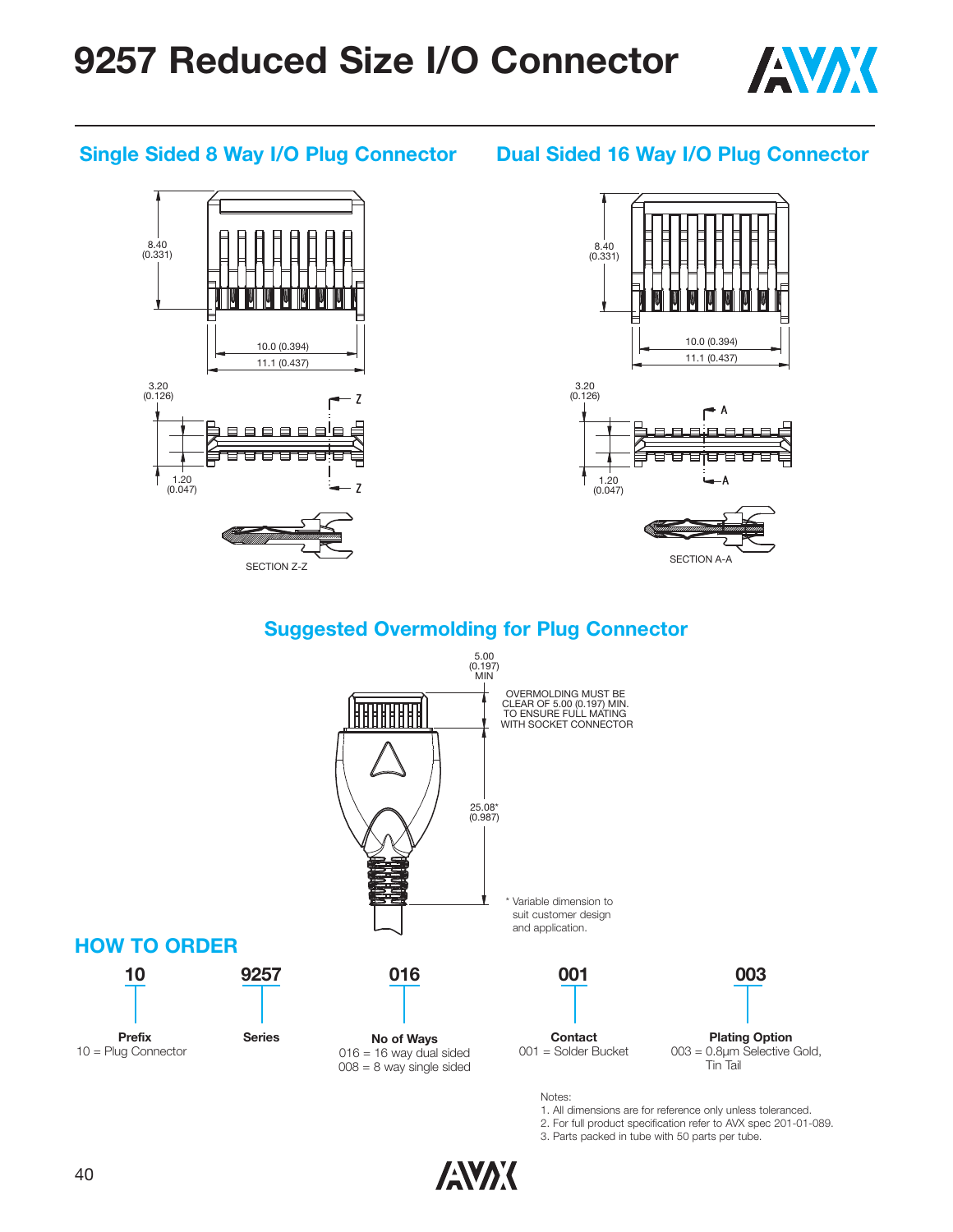## **9257 Reduced Size I/O Connector**





#### **PCB Layout**



#### **016 No of Ways**  $16 = 016$ **001 Contacts** 001 = SMT Termination **01 Solder Bracket** 01 = Solder Bracket with location pegs **20 Prefix** 20 = Socket Connector **9257 Series 3 Plating Option** 3 = 0.8µm Selective Gold, Tin Tail



| Note: |  |
|-------|--|
|       |  |

1. 16 Way I/O Socket.

**Packing Details** Reel Qty. 1100 Pack Qty. | 5500

- 2. For full product specification refer to AVX spec 201-01-089.
- 3. General tolerance ±0.20 (0.008) unless otherwise stated.

4. SMT feet within 0.13 (0.005) coplanarity.

**ANAK**